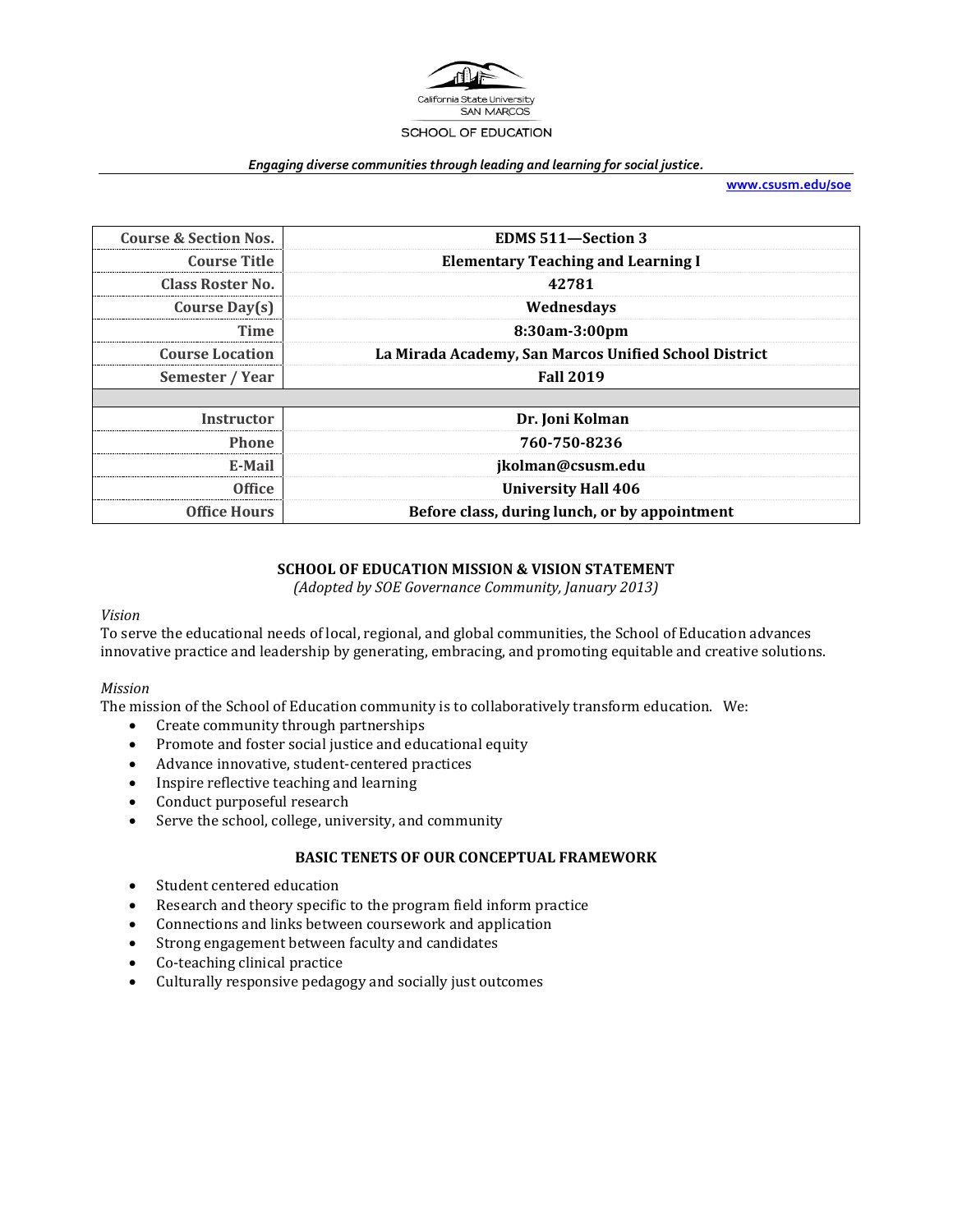# **TABLE OF CONTENTS**

| TPE 2: Creating and Maintaining Effective Environments for Student Learning (Classroom Management       |  |
|---------------------------------------------------------------------------------------------------------|--|
|                                                                                                         |  |
| TPE 3: Understanding and Organizing Subject Matter for Student Learning (Lesson Planning Assignment)  4 |  |
| TPE 4: Planning Instruction and Designing Learning Experiences for All Students (Lesson Planning        |  |
|                                                                                                         |  |
|                                                                                                         |  |
|                                                                                                         |  |
|                                                                                                         |  |
|                                                                                                         |  |
|                                                                                                         |  |
|                                                                                                         |  |
|                                                                                                         |  |
|                                                                                                         |  |
|                                                                                                         |  |
|                                                                                                         |  |
|                                                                                                         |  |
|                                                                                                         |  |
|                                                                                                         |  |
|                                                                                                         |  |
|                                                                                                         |  |
|                                                                                                         |  |
| Students with Disabilities Requiring Reasonable Accommodations Error! Bookmark not defined.             |  |
|                                                                                                         |  |
|                                                                                                         |  |
|                                                                                                         |  |
|                                                                                                         |  |
|                                                                                                         |  |
|                                                                                                         |  |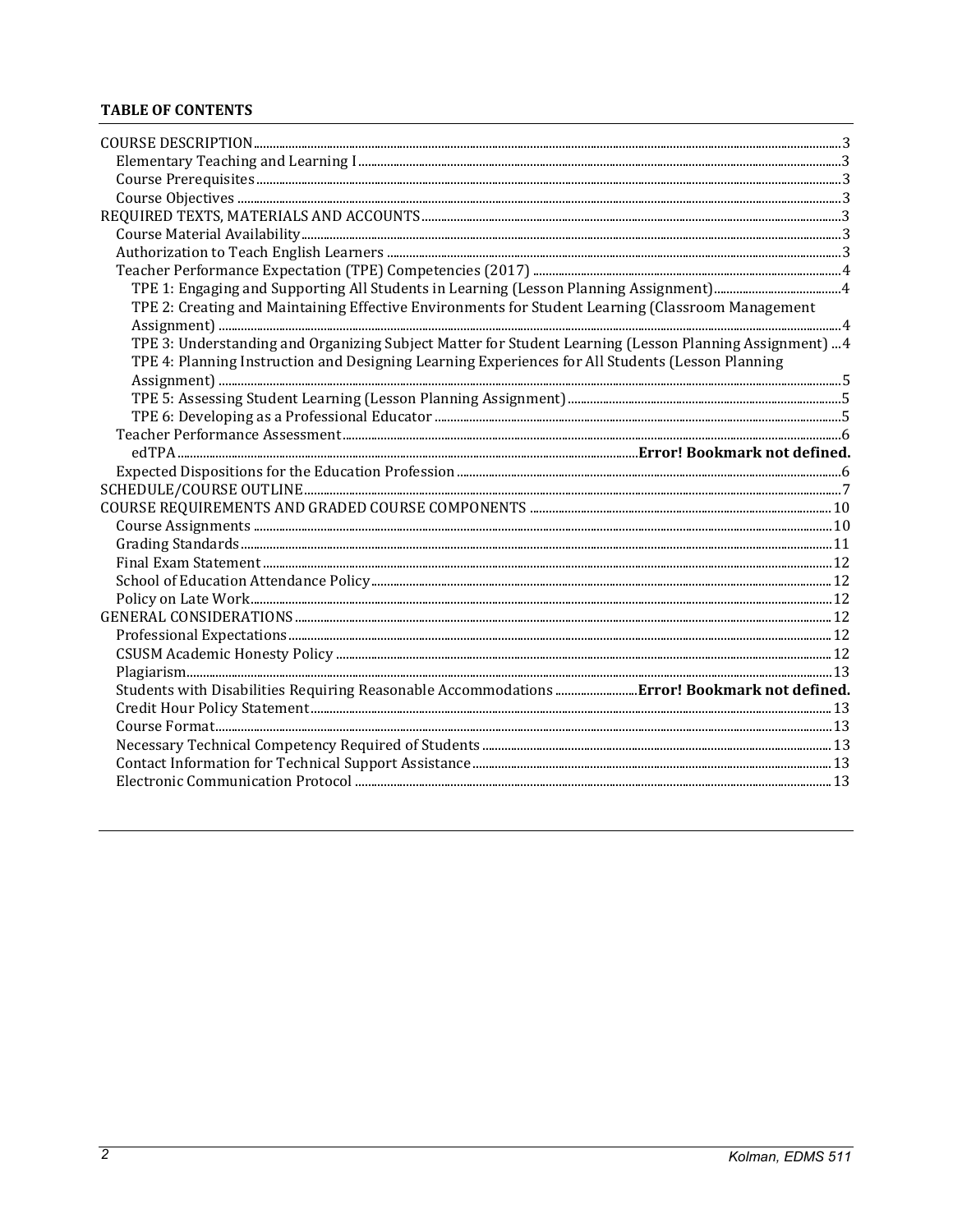### **COURSE DESCRIPTION**

### <span id="page-2-1"></span><span id="page-2-0"></span>**Elementary Teaching and Learning I**

Focuses on developing a preliminary understanding of learning theory and instructional practice in technologyintegrated and inclusive elementary classrooms.

# <span id="page-2-2"></span>**Course Prerequisites**

Admission to the Multiple Subject/CLAD teacher Credential Program.

# <span id="page-2-3"></span>**Course Objectives**

The purposes of this course are threefold:

- To expand preservice candidates' knowledge about general learning theories and experiences with a range of pedagogical practices;
- To enhance preservice candidates' awareness of the multiple perspectives and learning styles that exist in diverse classrooms and other education-related settings;
- To provide a safe environment for preservice candidates' discussion of, and experimentation with, a variety of techniques and methods of instruction.

### **REQUIRED TEXTS, MATERIALS AND ACCOUNTS**

### <span id="page-2-5"></span><span id="page-2-4"></span>**Required Texts**

- Heritage, M. (2010). Formative Assessment: Making it Happen in the Classroom. Thousand Oaks, CA: Corwin.
- CalTPA Assessment Guide

# **COURSE LEARNING OUTCOMES**

Upon successful completion of this course, students will be able to:

- Design learning experiences with a lesson planning template that clearly state instructional objectives and aligned with state/common core standards.
- Modify and differentiate lesson plans to meet the needs of diverse learners.<br>• Deliver a lesson plan using effective practices: anticipation, questioning, wai
- Deliver a lesson plan using effective practices: anticipation, questioning, wait-time, modeling, active participation, and assessment.
- Apply a variety of classroom management strategies.
- Develop effective questioning techniques to assist students in critical thinking.<br>• Personalize their role as a teacher to create a classroom management plan and
- Personalize their role as a teacher to create a classroom management plan and a philosophy for instruction.

### <span id="page-2-6"></span>**Authorization to Teach English Learners**

This credential program has been specifically designed to prepare teachers for the diversity of languages often encountered in California public school classrooms. The authorization to teach English learners is met through the infusion of content and experiences within the credential program, as well as additional coursework. Candidates successfully completing this program receive a credential with authorization to teach English learners. *(Approved by CCTC in SB 2042 Program Standards, August 02)*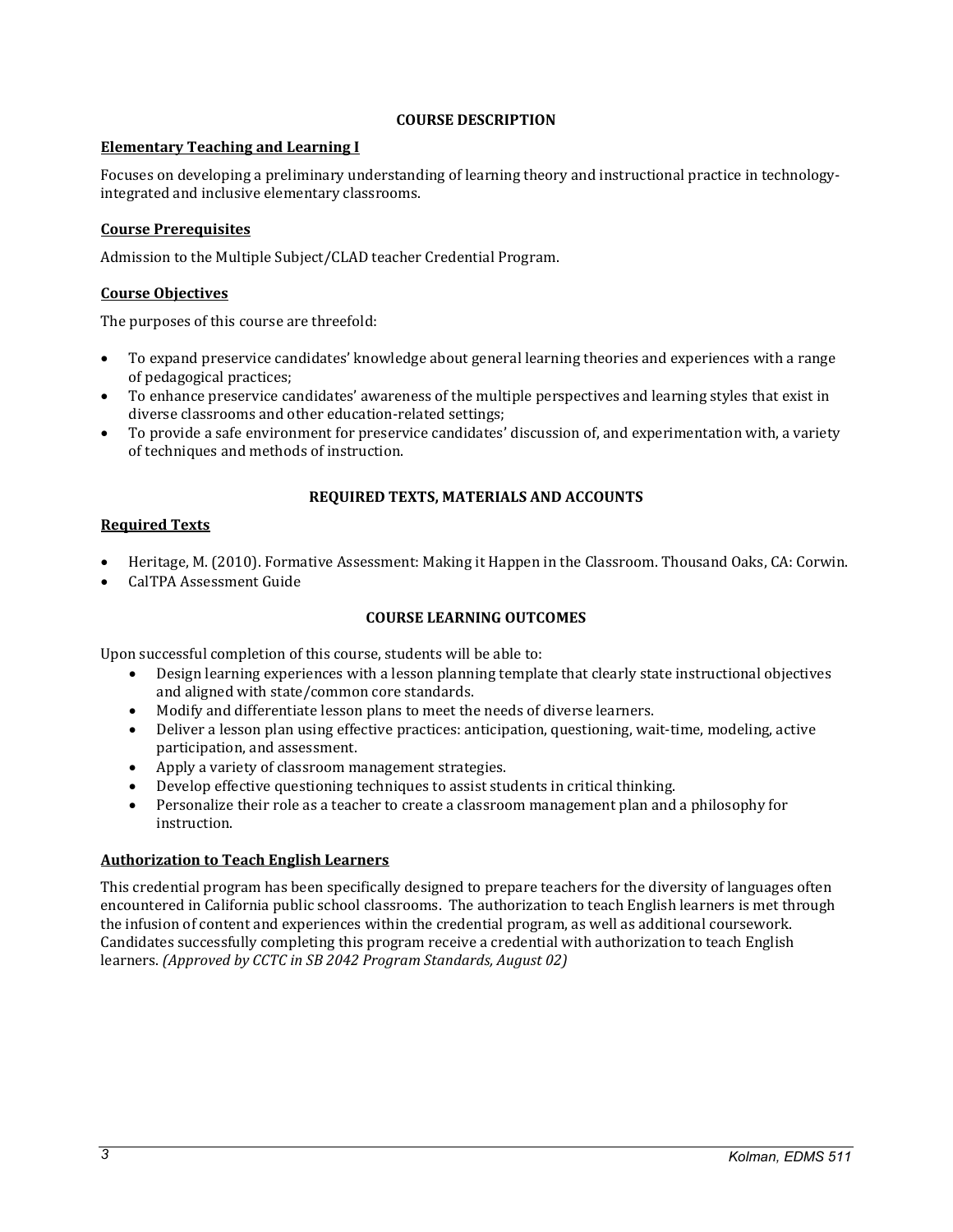# <span id="page-3-4"></span><span id="page-3-0"></span>**Teacher Performance Expectation (TPE) Competencies (2017)**

The course objectives, assignments, and assessments have been aligned with the CTC standards for (Single Subject, Multiple Subject, Special Education, etc.) Credential. This course is designed to help teachers seeking a California teaching credential to develop the skills, knowledge, and attitudes necessary to assist schools and district in implementing effective programs for all students. The successful candidate will be able to merge theory and practice in order to realize a comprehensive and extensive educational program for all students. You will be required to formally address the following TPEs in this course:

# <span id="page-3-1"></span>**TPE 1: Engaging and Supporting All Students in Learning (Lesson Planning Assignment)**

1.1 Apply knowledge of students, including their prior experiences, interests, and social-emotional learning needs, as well as their funds of knowledge and cultural, language, and socioeconomic backgrounds, to engage them in learning.

1.4 Use a variety of developmentally and ability-appropriate instructional strategies, resources, and assistive technology, including principles of Universal Design of Learning (UDL) and Multi-Tiered System of Supports (MTSS) to support access to the curriculum for a wide range of learners within the general education classroom and environment.

1.8 Monitor student learning and adjust instruction while teaching so that students continue to be actively engaged in learning

# <span id="page-3-2"></span>**TPE 2: Creating and Maintaining Effective Environments for Student Learning (Classroom Management Assignment)**

2.2 Create learning environments (i.e., traditional, blended, and online) that promote productive student learning, encourage positive interactions among students, reflect diversity and multiple perspectives, and are culturally responsive.

2.3 Establish, maintain, and monitor inclusive learning environments that are physically, mentally, intellectually, and emotionally healthy and safe to enable all students to learn, and recognize and appropriately address instances of intolerance and harassment among students, such as bullying, racism, and sexism.

2.4 Know how to access resources to support students, including those who have experienced trauma, homelessness, foster care, incarceration, and/or are medically fragile.

2.5 Maintain high expectations for learning with appropriate support for the full range of students in the classroom.

2.6 Establish and maintain clear expectations for positive classroom behavior and for student-to-student and student-to-teacher interactions by communicating classroom behavior and for student-to-student and student-to-teacher interactions by communicating classroom routines, procedures, and norms to students and families.

# <span id="page-3-3"></span>**TPE 3: Understanding and Organizing Subject Matter for Student Learning (Lesson Planning Assignment)**

3.1 Demonstrate knowledge of subject matter, including the adopted California State Standards and curriculum frameworks.

3.4 Individually and through consultation and collaboration with other educators and members of the larger school community, plan for effective subject matter instruction and use multiple means of representing, expressing, and engaging students to demonstrate their knowledge.

3.5 Adapt subject matter curriculum, organization, and planning to support the acquisition and use of academic language within learning activities to promote the subject matter knowledge of all students, including the full range of English learners, Standard English learners, students with disabilities, and students with other learning needs in the least restrictive environment.

3.6 Use and adapt resources, standards-aligned instructional materials, and a range of technology, including assistive technology, to facilitate students' equitable access to the curriculum.

3.8 Demonstrate knowledge of effective teaching strategies aligned with the internationally recognized educational technology standards.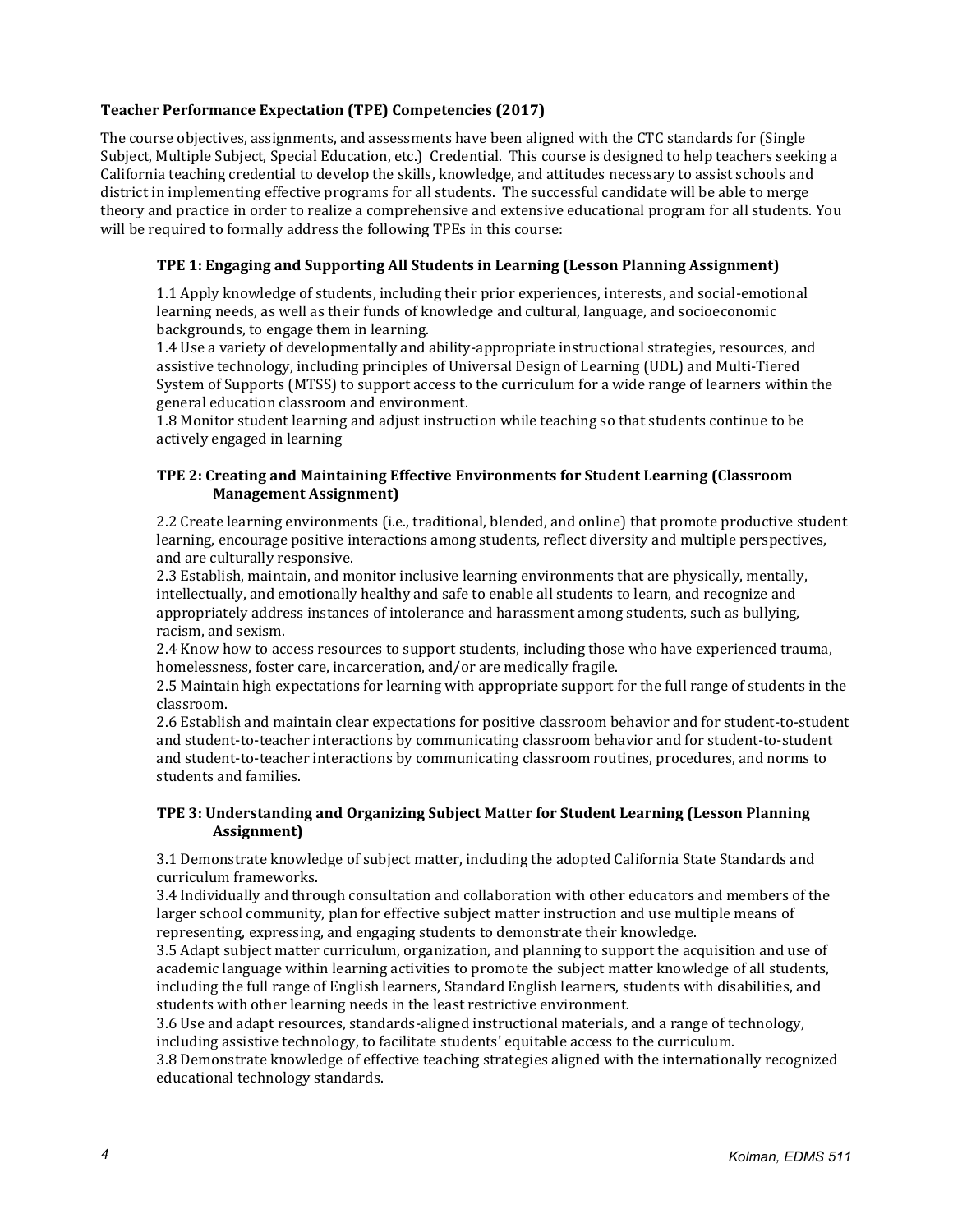### <span id="page-4-2"></span>**TPE 4: Planning Instruction and Designing Learning Experiences for All Students (Lesson Planning Assignment)**

4.1 Locate and apply information about students' current academic status, content- and standardsrelated learning needs and goals, assessment data, language proficiency status, and cultural background for both short-term and long-term instructional planning purposes.

4.2 Understand and apply knowledge of the range and characteristics of typical and atypical child development from birth through adolescence to help inform instructional planning and learning experiences for all students.

4.3 Design and implement instruction and assessment that reflects the interconnectedness of academic content areas and related student skills development in literacy, mathematics, science, and other disciplines across the curriculum, as applicable to the subject area of instruction.

4.4 Plan, design, implement and monitor instruction, making effective use of instructional time to maximize learning opportunities and provide access to the curriculum for all students by removing barriers and providing access through instructional strategies that include:

• appropriate use of instructional technology, including assistive technology;

• applying principles of UDL and MTSS;

• use of developmentally, linguistically, and culturally appropriate learning activities, instructional materials, and resources for all students, including the full range of English learners;

- \* appropriate modifications for students with disabilities in the general education classroom;
- opportunities for students to support each other in learning; and
- use of community resources and services as applicable

4.6 Access resources for planning and instruction, including the expertise of community and school colleagues through in-person or virtual collaboration, co-teaching, coaching, and/or networking.

# <span id="page-4-0"></span>**TPE 5: Assessing Student Learning (Lesson Planning Assignment)**

5.1 Apply knowledge of the purposes, characteristics, and appropriate uses of different types of assessments (e.g., diagnostic, informal, formal, progress-monitoring, formative, summative, and performance) to design and administer classroom assessments, including use of scoring rubrics. 5.2 Collect and analyze assessment data from multiple measures and sources to plan and modify instruction and document students' learning over time.

5.6 Work with specialists to interpret assessment results from formative and summative assessments to distinguish between students whose first language is English, English learners, Standard English learners, and students with language or other disabilities.

5.8 Use assessment data, including information from students' IEP, IFSP, ITP, and 504 plans, to establish learning goals and to plan, differentiate, make accommodations and/or modify instruction.

### <span id="page-4-1"></span>**TPE 6: Developing as a Professional Educator**

6.1 Reflect on their own teaching practice and level of subject matter and pedagogical knowledge to plan and implement instruction that can improve student learning.

6.2 Recognize their own values and implicit and explicit biases, the ways in which these values and implicit and explicit biases may positively and negatively affect teaching and learning, and work to mitigate any negative impact on the teaching and learning of students. They exhibit positive dispositions of caring, support, acceptance, and fairness toward all students and families, as well as toward their colleagues.

6.3 Establish professional learning goals and make progress to improve their practice by routinely engaging in communication and inquiry with colleagues.

6.5 Demonstrate professional responsibility for all aspects of student learning and classroom management, including responsibility for the learning outcomes of all students, along with appropriate concerns and policies regarding the privacy, health, and safety of students and families. Beginning teachers conduct themselves with integrity and model ethical conduct for themselves and others. 6.6 Understand and enact professional roles and responsibilities as mandated reporters and comply with all laws concerning professional responsibilities, professional conduct, and moral fitness, including the responsible use of social media and other digital platforms and Preliminary Multiple and Single Subject Credential Program Standards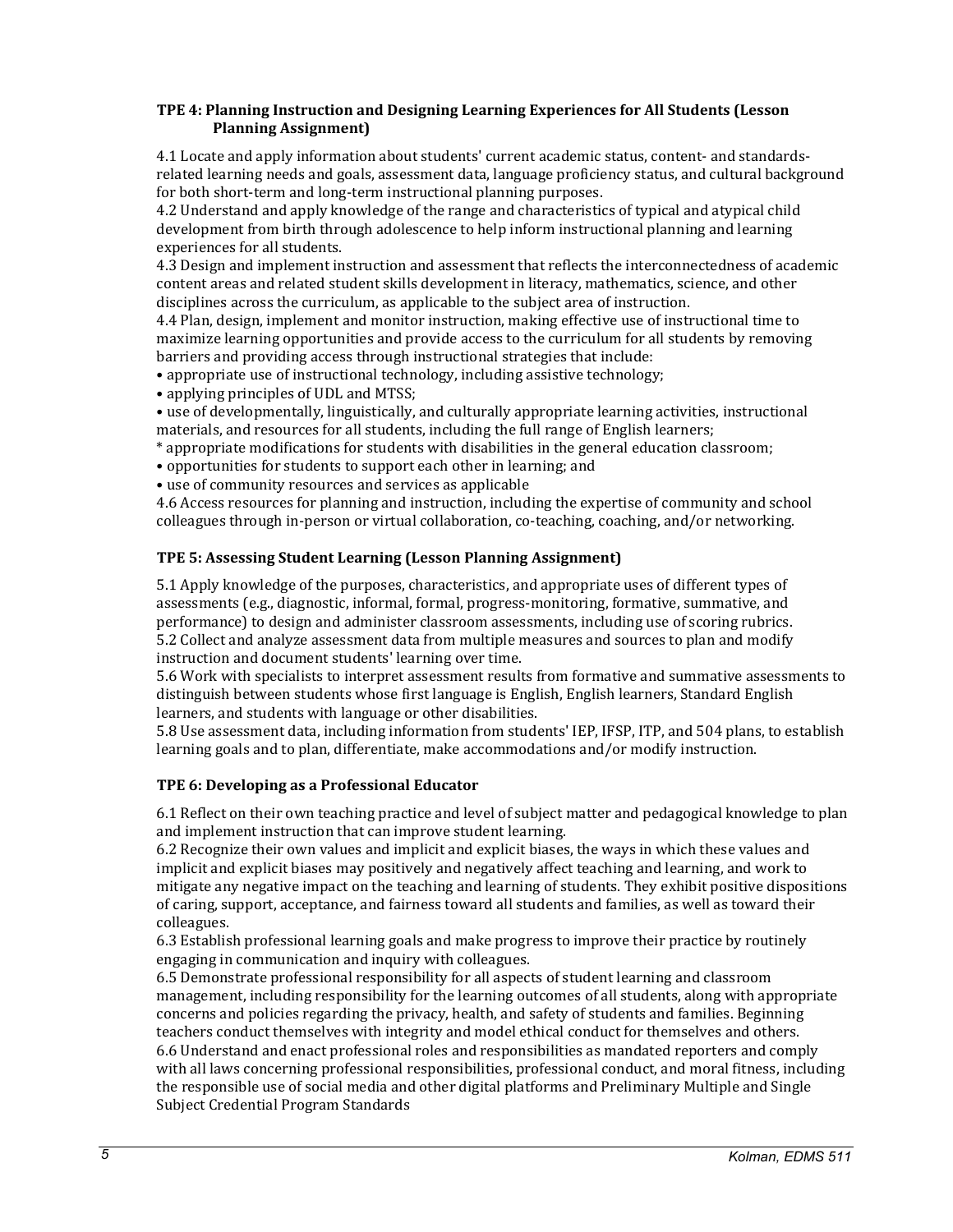# **Teacher Performance Assessment**

Beginning July 1, 2008 all California credential candidates must successfully complete a state-approved Teacher Performance Assessment (TPA), as part of the credential program of preparation. During the 2017-18 academic year the CSUSM credential programs will use either the CalTPA (California Teacher Performance Assessment) or the edTPA (Educative Teacher Performance Assessment).

# <span id="page-5-0"></span>**Expected Dispositions for the Education Profession**

Education is a profession that has, at its core, certain dispositional attributes that must be acquired and developed. Teaching and working with learners of all ages requires not only specific content knowledge and pedagogical skills, but positive attitudes about multiple dimensions of the profession. The School of Education has identified six dispositions that must be evident in teacher candidates: social justice and equity, collaboration, critical thinking, professional ethics, reflective teaching and learning, and life-long learning. These dispositions have observable actions that will be assessed throughout the preparation program. For each dispositional element, there are three levels of performance - *unacceptable*, *initial target*, and *advanced target*. The description and rubric for the three levels of performance offer measurable behaviors and examples.

The assessment is designed to provide candidates with ongoing feedback for their growth in professional dispositions and includes a self-assessment by the candidate. The dispositions and rubric are presented, explained and assessed in one or more designated courses in each program as well as in clinical practice. Based upon assessment feedback candidates will compose a reflection that becomes part of the candidate's Teaching Performance Expectation portfolio. Candidates are expected to meet the level of *initial target* during the program.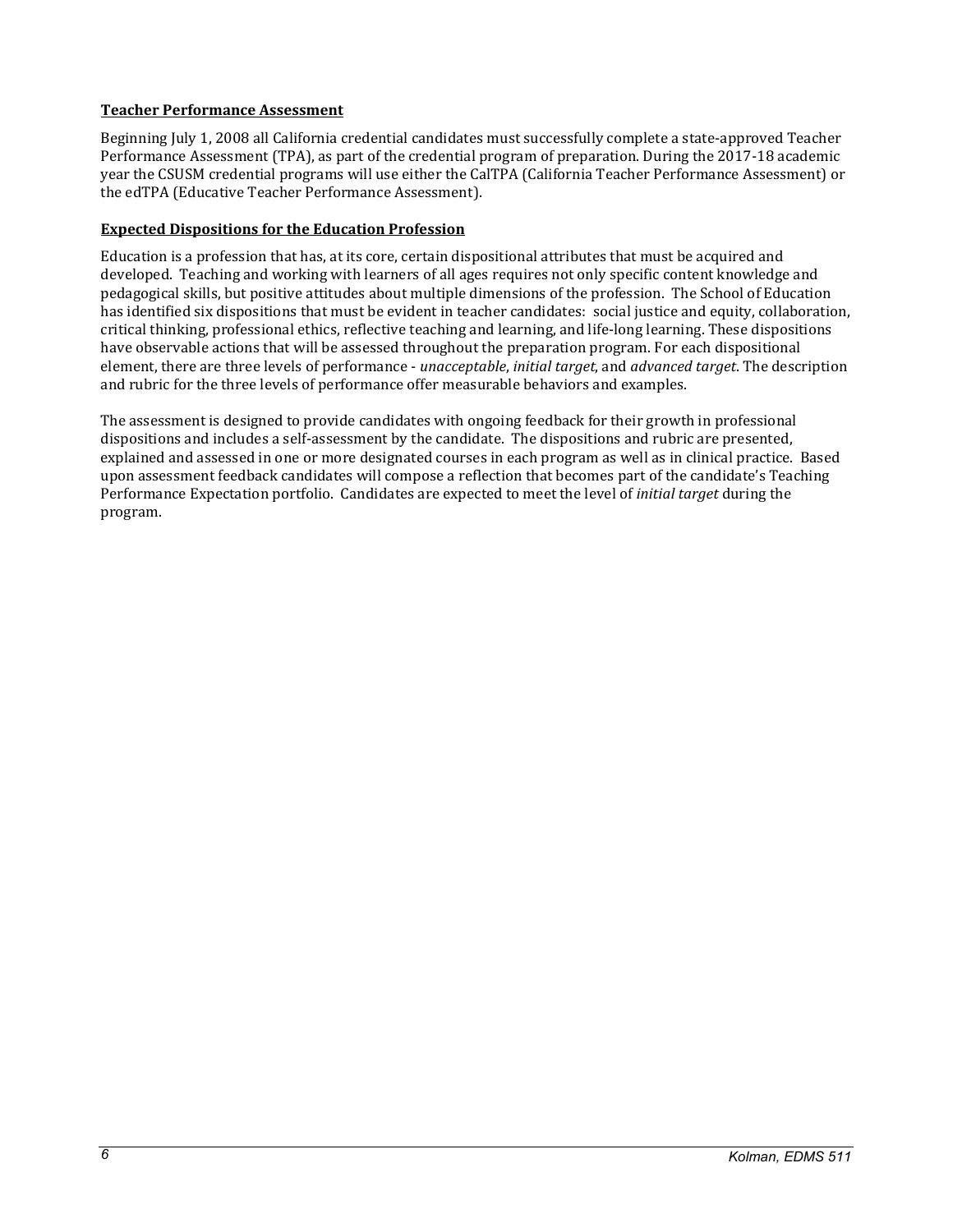# **SCHEDULE/COURSE OUTLINE**

<span id="page-6-0"></span>

| <b>Date</b>                                                                                  | <b>Readings Due</b>                        | <b>Assignments Due</b>                                                                                                                                                                                                                         |
|----------------------------------------------------------------------------------------------|--------------------------------------------|------------------------------------------------------------------------------------------------------------------------------------------------------------------------------------------------------------------------------------------------|
| Session 1<br>08/28/19                                                                        |                                            |                                                                                                                                                                                                                                                |
| <b>Introduction/Course</b><br><b>Overview</b>                                                |                                            |                                                                                                                                                                                                                                                |
| Getting to know your<br>students                                                             |                                            |                                                                                                                                                                                                                                                |
| Session 2<br>09/04/19                                                                        | Heritage Chapters 1, 2, & 3 (pp.<br>$1-36$ | Due: Examine the lesson plan example posted,<br>attending particularly to the assessment<br>components. Jot down notes that address the                                                                                                        |
| <b>Introduction to</b><br><b>Assessment (informal and</b><br>formal formative<br>assessment) |                                            | following:<br>(1) What do you notice about how this<br>teacher approaches assessment?<br>(2) Where in the example do you see the                                                                                                               |
| Overview of assessment<br>component                                                          |                                            | teacher engaging in assessment?<br>(3) What questions do you have about how<br>this teacher wrote about their approach to<br>assessment in this lesson?<br>(4) How does this lesson plan align with what<br>you read in the Heritage chapters? |
| Session 3<br>09/11/19                                                                        | Heritage Chapter 4 (pp. 37-55)             | Due: Watch the videos posted, focusing on the<br>teacher's approach to assessment. Jot down                                                                                                                                                    |
| <b>Formative assessment</b>                                                                  |                                            | notes that address the following:<br>(1) What is the teacher doing in terms of<br>assessing student learning?                                                                                                                                  |
| Success criteria/gathering<br>evidence                                                       |                                            | (2) When is the teacher assessing student<br>learning?                                                                                                                                                                                         |
| Analyzing student work                                                                       |                                            | (3) What kind of evidence is the teacher<br>gathering?                                                                                                                                                                                         |
|                                                                                              |                                            | (4) How is the teacher gathering that<br>evidence?                                                                                                                                                                                             |
|                                                                                              |                                            | (5) Is the teacher recording that evidence in<br>any way, from what you can see?<br>(6) How does this lesson align with what you<br>read about in the Heritage chapter(s)?                                                                     |
| Session 4<br>09/18/19                                                                        |                                            | Due: Assessment components (including<br>reflection)                                                                                                                                                                                           |
| <b>Assessment Roundtables</b>                                                                |                                            | Come prepared to discuss your assessment                                                                                                                                                                                                       |
| <b>CalTPA</b>                                                                                |                                            | process with a small group!                                                                                                                                                                                                                    |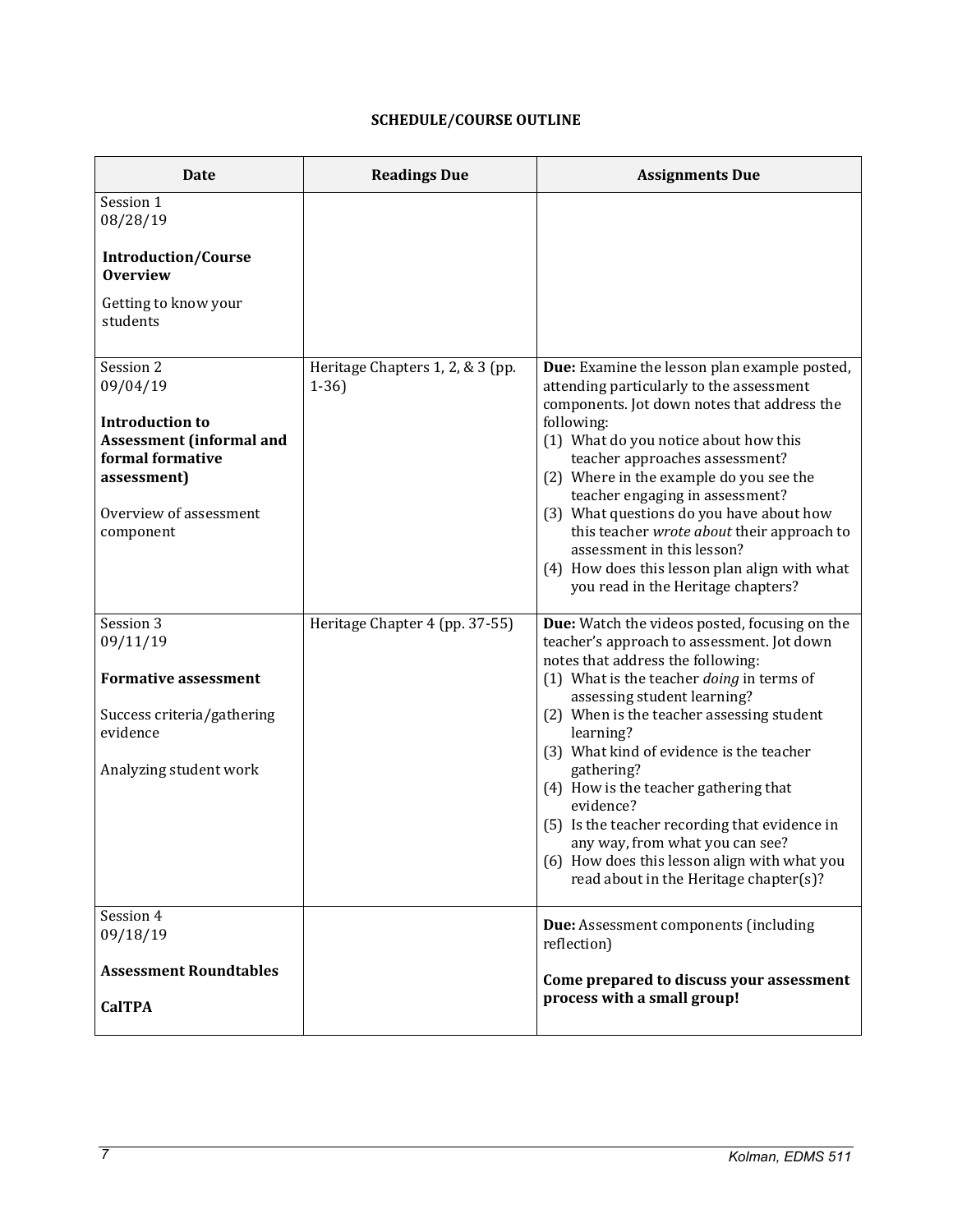| <b>Date</b>                                                                                                                                                                                             | <b>Readings Due</b>                                                                                                                                                                                                                                                         | <b>Assignments Due</b>                                                                                                                                                                                                                                                                                                                                                                                                                                                                                                                                                                                                                                                                                                       |
|---------------------------------------------------------------------------------------------------------------------------------------------------------------------------------------------------------|-----------------------------------------------------------------------------------------------------------------------------------------------------------------------------------------------------------------------------------------------------------------------------|------------------------------------------------------------------------------------------------------------------------------------------------------------------------------------------------------------------------------------------------------------------------------------------------------------------------------------------------------------------------------------------------------------------------------------------------------------------------------------------------------------------------------------------------------------------------------------------------------------------------------------------------------------------------------------------------------------------------------|
| Session 5<br>09/25/19<br><b>Lesson Planning and</b><br><b>Universally Designed</b><br><b>Instruction</b><br>Overview of written<br>instructional component                                              | Spend some time exploring:<br>http://udlguidelines.cast.org/?ut<br>m medium=web&utm campaign<br>=none&utm_source=cast-about-<br>udl                                                                                                                                         | <b>Download and bring:</b><br>http://udlguidelines.cast.org/binaries/conten<br>t/assets/udlguidelines/udlg-v2-<br>2/udlg graphicorganizer v2-2 numbers-<br>no.pdf<br>Due: Examine the lesson plan example posted,<br>attending to the instructional components. Jot<br>down notes that address the following:<br>(1) What do you notice about this teacher's<br>approach to the lesson/lesson strategies<br>used?<br>(2) Where in the example do you see the<br>teacher attending to the learning needs of<br>the students?<br>(3) What questions do you have about how<br>this teacher wrote about their approach to<br>teaching this lesson?<br>(4) How does this lesson plan align with what<br>you read in terms of UDL? |
| Session 6<br>10/02/19<br><b>Universally Designed</b><br><b>Instruction</b><br>Overview of lesson plan<br>snapshots<br><b>Special Education and</b><br><b>Supporting Students who</b><br><b>Struggle</b> | Thousand, Villa, & Nevin (2013).<br>Accommodations and<br>Modifications chart (on CC)<br><b>FAPE School Accommodations</b><br>and Modifications:<br>http://www.wrightslaw.com/inf<br>o/sec504.accoms.mods.pdf<br>RTI:<br>http://www.rtinetwork.org/lear<br>n/what/whatisrti |                                                                                                                                                                                                                                                                                                                                                                                                                                                                                                                                                                                                                                                                                                                              |
| IDEIA/ADA/504<br>Response to Intervention<br>(RTI)<br>Student Study/Support<br>Teams (SST)                                                                                                              |                                                                                                                                                                                                                                                                             |                                                                                                                                                                                                                                                                                                                                                                                                                                                                                                                                                                                                                                                                                                                              |
| Session 7<br>10/9/19<br>YOM KIPPUR-- ONLINE<br><b>CLASS</b>                                                                                                                                             | See Cougar Courses for<br>instructions and guidance                                                                                                                                                                                                                         |                                                                                                                                                                                                                                                                                                                                                                                                                                                                                                                                                                                                                                                                                                                              |
| Session 8<br>10/16/19<br><b>Lesson Plan Snapshots</b>                                                                                                                                                   |                                                                                                                                                                                                                                                                             | Due: Written instructional component of<br>lesson plan<br>Come prepared with ALL materials for your<br>lesson plan snapshot!                                                                                                                                                                                                                                                                                                                                                                                                                                                                                                                                                                                                 |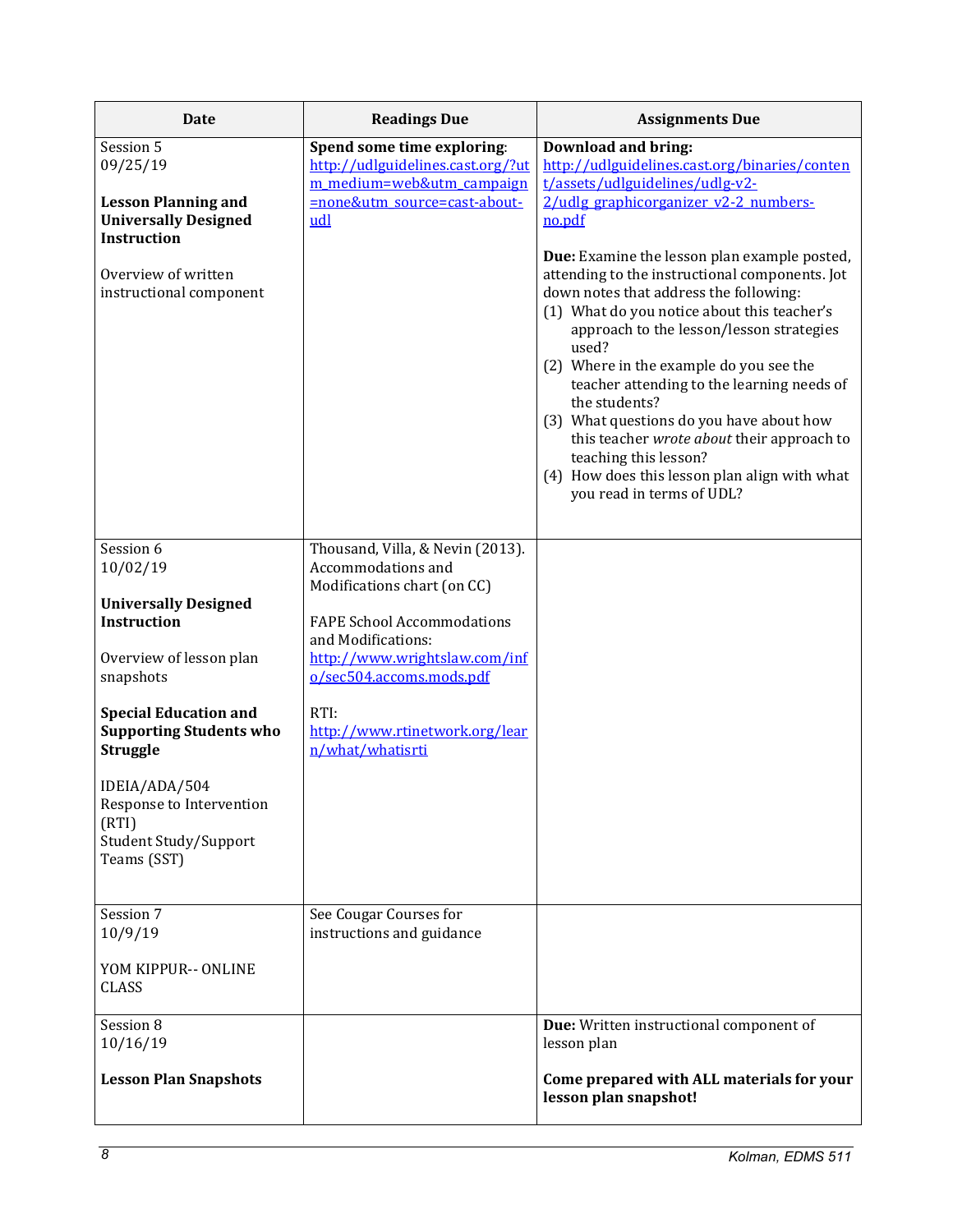| Date     | <b>Readings Due</b> | <b>Assignments Due</b>                                                   |
|----------|---------------------|--------------------------------------------------------------------------|
| 10/23/19 |                     | <b>Due:</b> Self-reflection on instructional<br>component of lesson plan |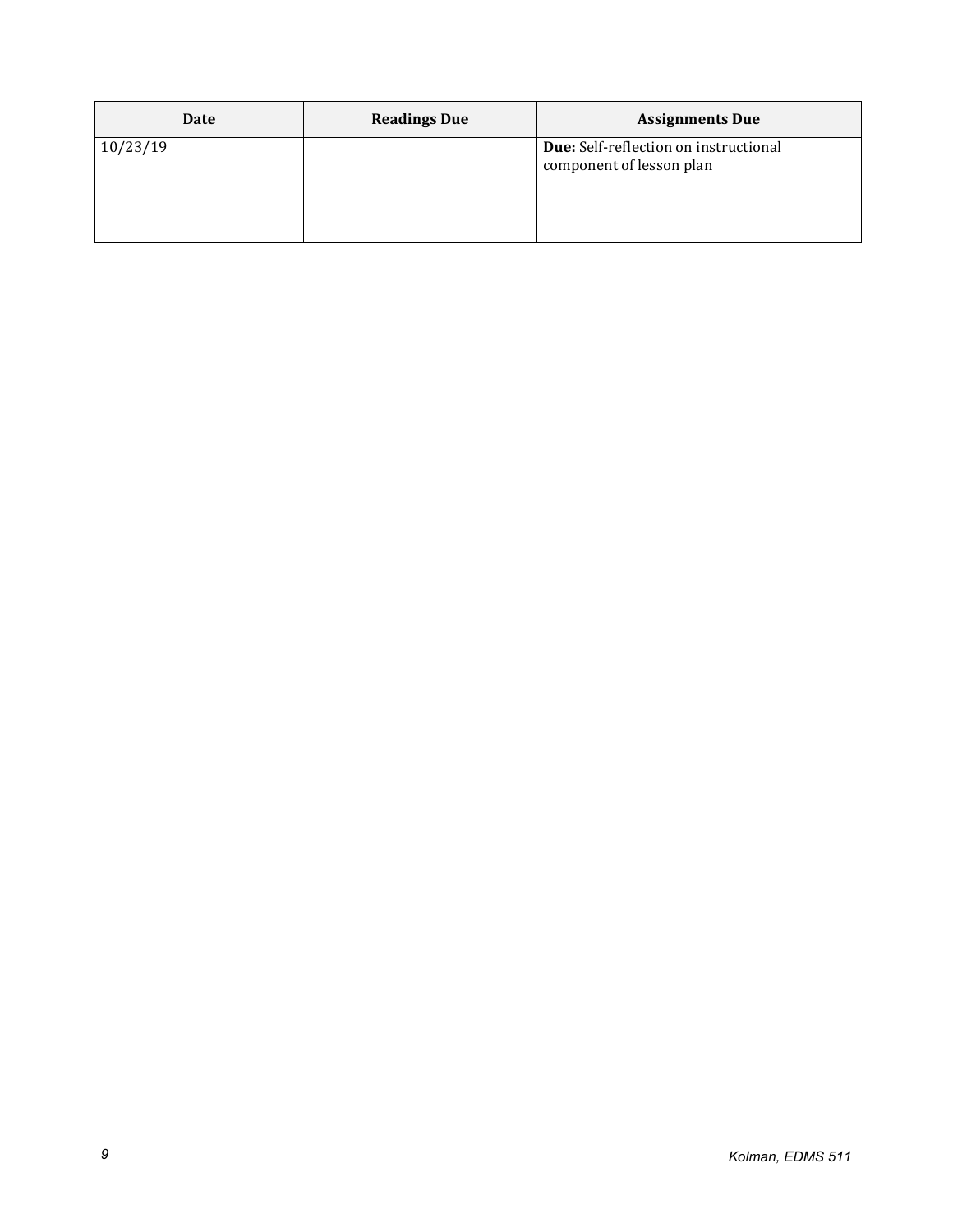### **COURSE REQUIREMENTS AND GRADED COURSE COMPONENTS**

### <span id="page-9-0"></span>**Participation (20 points)**

This course has been designed to provide ample opportunities for your participation. To facilitate discussion, you are expected to come to class prepared to talk about all of the required readings and have completed all assignments. Students are encouraged to contribute to class discussion and diverse views are desired. Try to connect the readings to your teaching and fieldwork observation experiences whenever possible.

The class is scheduled to meet 7 times in person over the Fall term from 9am-330pm on Wednesdays, as well as one additional online class.

Each of you is expected to be present at every class or activity, to be on time—and not leave class early, and to participate actively and generously. Consistent or excessive tardiness will be noted. More than one absence will have an impact on your final grade; more than two absences may require that you drop and retake the class. Please extend a professional courtesy to me and let me know if you will be late or absent in advance.

### <span id="page-9-1"></span>**Course Assignments**

### **Assessment Component (40 points total)**

The assessment component is the first piece of the larger lesson planning assignment focused on mathematics teaching. The assessment component is designed to demonstrate your capacity to develop success criteria and inclusive formative assessments for your lesson. This assignment has three major parts and is due **09/18/2019** via email to me:

- (1) **Success Criteria (20 points):** Through readings and in-class activities, you will be learning how to develop success criteria that will guide you in understanding whether your students have met your objectives for the lesson. This piece of the assignment will demonstrate your capacity to:
	- a. Develop clear success criteria for informal formative assessments within a lesson plan
	- b. Develop clear success criteria in the form of a rubric for the formal formative assessments within a lesson plan
- (2) **Tools/Artifacts/Methods (15 points):** In order to determine whether students have met the success criteria, you will need to have evidence of learning. There are a variety of ways for you to gather this information, which we will go over in detail in class and through readings. For this portion of the assignment, you will create the recording tools/describe the artifacts and methods you will use to gather information to determine if your students developed the knowledge and/or skills stated in the content and ELD objectives for *this* lesson. If you will use differentiated approaches, please describe and/or create these as well.
- (3) **Rationale and Reflection for Assessment Component** (**5 points**): Following your development of the success criteria and tools/artifacts/methods, write a 1-2 page paper that outlines your rationale for approaching your assessment component as you did. Be sure to describe how what you did made sense given the students in your classroom. Conclude with a description of what you learned from this process and how you believe you can improve. Be specific and use examples.

# **Instructional component (40 points total)**

The instructional component is the second piece of the larger lesson planning assignment focused on mathematics teaching. The instructional component assignment is designed to demonstrate your capacity to plan for a group of specific students using inclusive teaching practices. This assignment has three parts: (1) Written instructional component of a lesson plan; (2) a lesson plan snapshot presentation; and (3) a self-reflection. These are explained in more detail below:

(1) **Written Instructional Component of a Lesson Plan (20 points total)**: Through readings and in-class activities, you learned how to design lesson plans that maximized learning opportunities and provided access to the curriculum for all students in your classroom. The lesson plan, and its supplementary materials, should demonstrate that you understand how to apply the principles of UDL and MTSS (RTI), and include appropriate modifications for students with disabilities in the general education classroom. An example will be provided.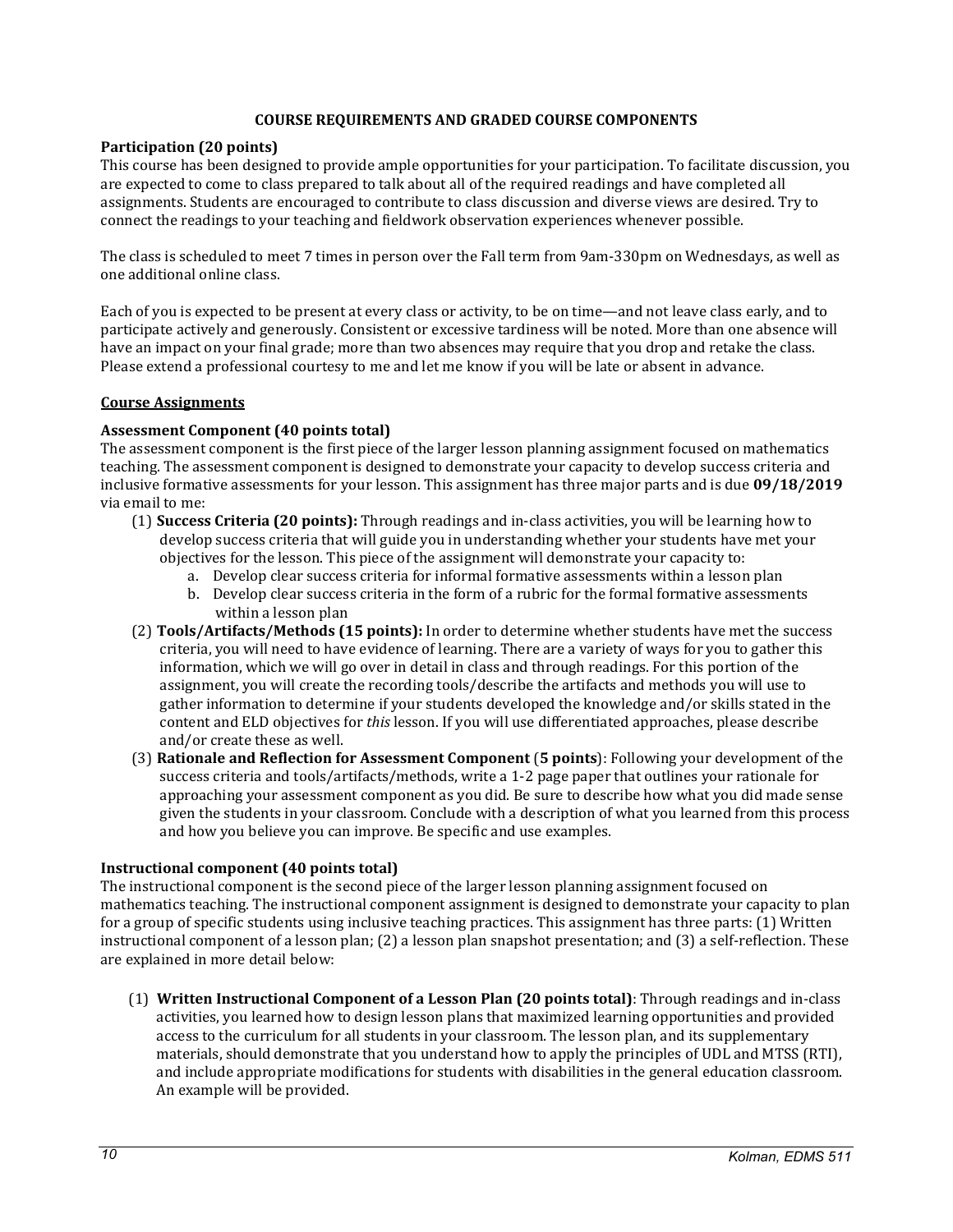- <span id="page-10-1"></span>1. Provide preliminary information for a chosen lesson including student profile information, placement within the curriculum, and developmental considerations;
- 2. Clearly lay out the standards and objectives for your chosen lesson;
- 3. Design and describe a plan that outlines the inclusive instructional strategies and learning activities that scaffold your students' learning toward the objectives. Highlight in different colored text where you made instructional and assessment decisions based on the Universal Design for Learning framework, as well as any accommodations and modifications you made. Include a comment box with each instance of colored text that provides the rationale for each of these decisions. This is due **10/16/19** via email to me**.**
- 4. Following, write a reflection that includes a self-assessment of how well your lesson plan maximized learning opportunities and provided access to the curriculum for all students in your classroom. Be sure to specifically address how well the lesson plan considers students' needs and the Universal Design for Learning framework as well as the challenges you experienced with writing this lesson plan. This is due **10/23/19** via email to me.
- (2) **Lesson Plan Snapshot Presentation (15 points):** Based on your written instructional component of the lesson plan, you will teach a small group of your peers the core of your lesson on **10/16/19**. That is, you will teach the Launch and Lesson Sequence sections of your lesson plan. You should come to class prepared with all materials to enact your lesson (e.g., manipulatives, differentiated worksheets, anchor charts) for up to 6 people. This is an opportunity to try your hand at teaching something which you have planned and is designed as a learning opportunity.
- (3) **Self-Reflection on Instructional Component (5 points):** Following your enactment of the lesson plan snapshot, you will write a 1-2 page reflection about the process and outcomes due **10/23/19**. The reflection should provide a *brief* overview of your work as well as reflections on your goals, strengths, and weaknesses. Conclude with a description of what you learned from this process and how you believe you could improve. Be specific and use examples.

### <span id="page-10-0"></span>**Grading Standards**

| Participation                                  | 20 points |
|------------------------------------------------|-----------|
| <b>Assessment component</b>                    | 40 points |
| Success Criteria                               | 20 points |
| Methods/Tools/Artifacts                        | 15 points |
| Rationale and Reflection                       | 5 points  |
| Instructional component                        | 40 points |
| Written instructional component of lesson plan | 20 points |
| Lesson Plan Snapshot presentation              | 15 points |
| Self-Reflection on instructional component     | 5 points  |

**Total 100 points**

The number of points earned in this course determines grades.

 $A = 93 - 100$  $A - 90 - 92$  $B+ = 87-89$  $B = 83 - 86$  $B - 80 - 82$  $C+= 77-79$  $C = 73 - 76$  $C = 70-72$  $D = 60-69$  $F = 0.59$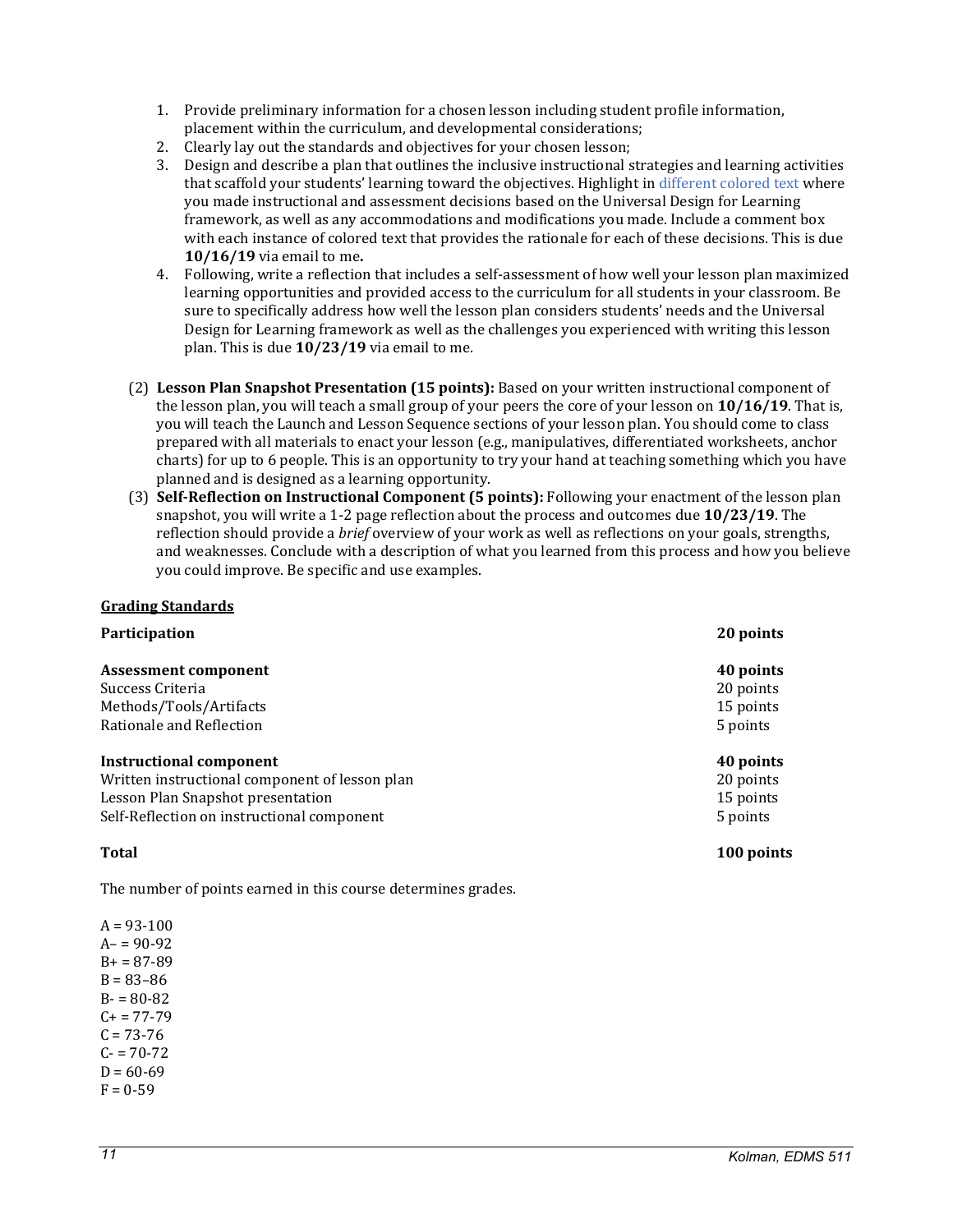### <span id="page-11-5"></span>**Final Exam Statement**

There is no final exam for this course

### <span id="page-11-0"></span>**School of Education Attendance Policy**

Due to the dynamic and interactive nature of courses in the School of Education, all candidates (course participants) are expected to attend all classes and participate actively. You may miss **no more than one** class session **to receive a passing grade** in this course. There is no such thing as an excused absence. As a professional courtesy, I expect that you communicate with me in advance should you need to miss a class, but the expectation is that you will attend **every** course session as much learning is built into each one, and this kind of work cannot be made up outside of the classroom. Should you have extenuating circumstances, please contact me as soon as possible.

### <span id="page-11-1"></span>**Policy on Late Work**

Assignments completed on time will be read on time, and will benefit from substantive feedback. **Late assignments will be read but substantive feedback will not be given**. Lateness will also result in a grade reduction of 10% per day. If you find yourself unable to complete an assignment on time due to extenuating circumstances and require an extension, please speak with me as soon as possible. Do not assume an extension simply because you do not hand in your assignment. Due to the tight timeline of this course, **assignments will not be accepted if they are more than one week late**.

# **GENERAL CONSIDERATIONS**

### <span id="page-11-3"></span><span id="page-11-2"></span>**Professional Expectations**

It is an expectation that you will behave in a professional manner. This will require that you approach your instructor, school personnel, and colleagues in a respectful manner that emphasizes problem solving. Your full attendance means you are not distracted by electronic equipment. As a rule, cell phones should be turned off or to the vibrate mode during class. Laptop computers are essential to the process of our learning; however, it is expected that all students will avoid recreational use of computers during class and that laptops will be put away at the request of the instructor.

### <span id="page-11-4"></span>**CSUSM Academic Honesty Policy**

Students will be expected to adhere to standards of academic honesty and integrity, as outlined in the Student Academic Honesty Policy. All assignments must be original work, clear and error-free. All ideas/material that are borrowed from other sources must have appropriate references to the original sources. Any quoted material should give credit to the source and be punctuated accordingly.

Academic Honesty and Integrity: Students are responsible for honest completion and representation of their work. Your course catalog details the ethical standards and penalties for infractions. There will be zero tolerance for infractions. If you believe there has been an infraction by someone in the class, please bring it to the instructor's attention. The instructor reserves the right to discipline any student for academic dishonesty, in accordance with the general rules and regulations of the university. Disciplinary action may include the lowering of grades and/or the assignment of a failing grade for an exam, assignment, or the class as a whole.

Incidents of Academic Dishonesty will be reported to the Dean of Students. Sanctions at the University level may include suspension or expulsion from the University.

Refer to the full Academic Honesty Policy at: [http://www.csusm.edu/policies/active/documents/Academic\\_Honesty\\_Policy.html](http://www.csusm.edu/policies/active/documents/Academic_Honesty_Policy.html)